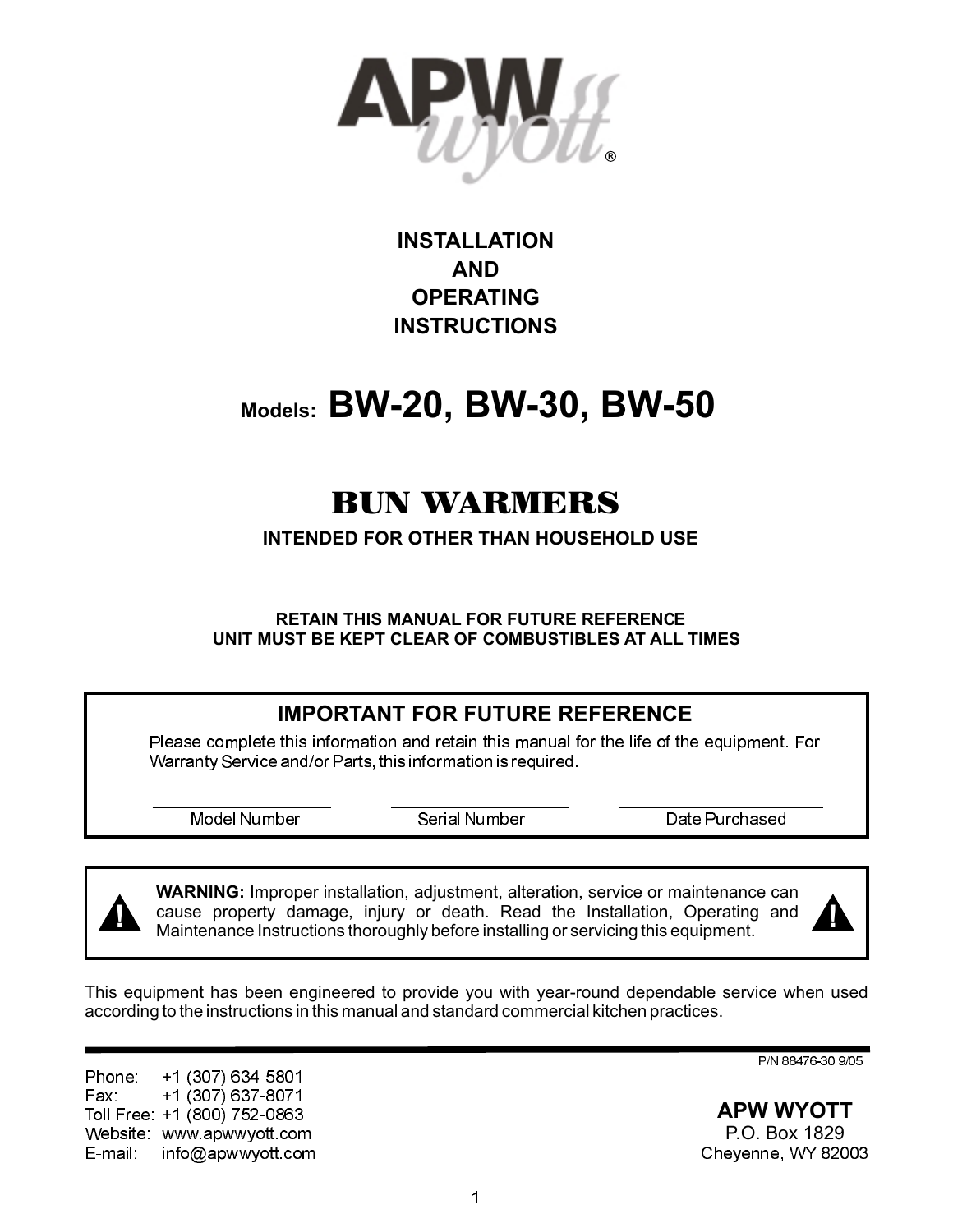${\sf A}$ PW Wyott takes pride in the design and quality of our products. When used as intended and with proper care and maintenance, you will experience years of reliable operation from this equipment. To ensure best results, it is important that you read and follow the instructions in this manual carefully.

Installation and start-up should be performed by a qualified installer who thoroughly read, understands and follows these instruction.

If you have questions concerning the installation, operation, maintenance or service of this product, write Technical Service Department APW/Wyott Foodservice Equipment Company, P.O. Box 1829, Cheyenne, WY 82003.

The bun warmers are countertop cabinets designed to heat and hold buns and almost any other food. The bun warmers can be used either crisp or moist, which allows you the option of either a dry heat system if crisp food is desired, or a moist atmosphere inside the cabinet. The stainless steel construction of this unit is durable and provides for easy care.

# **SAFETY PRECAUTIONS**

Before installing and operating this equipment be sure everyone involved in its operation are fully trained and are aware of all precautions. Accidents and problems can result by a failure to follow fundamental rules and precautions.

The following words and symbols, found in this manual, alert you to hazards to the operator, service personnel or the equipment. The words are defined as follows:



**! !** DANGER:This symbol warns of imminent hazard which will result in serious injury or death.



**WARNING:** This symbol refers to a potential hazard or unsafe practice, which could result in







**! !** NOTICE:This symbol refers to information that needs special attention or must be fully understood even though not dangerous.



CAUTION: These models are designed, built, and sold for commercial use. If these models are positioned so the general public can use the equipment make sure that cautions, warnings, and operating instructions are clearly posted near each unit so that anyone using the equipment will use it correctly and not injure themselves or harm the equipment.



**WARNING: SHOCK HAZARD -** Do not open any panels that require the use of tools.



**!**



**WARNING:** Improper installation, adjustment, alteration, service or maintenance can **Exercise a** cause property damage, injury or death. Read the Installation, Operating and **Interpretent and Maintenance Instructions thoroughly before installing or servicing this equipment.** 





**1.** The absence of local codes, with the haddled electrical code ANSI/NFFA70- latest edition. NOTICE:The unit when installed, must be electrically grounded and comply with local codes, or in the absence of local codes, with the national electrical code ANSI/NFPA70- latest edition. Requirements-CanadianElectrical Code Part II, 109-M1981- Commercial CookingAppliances.

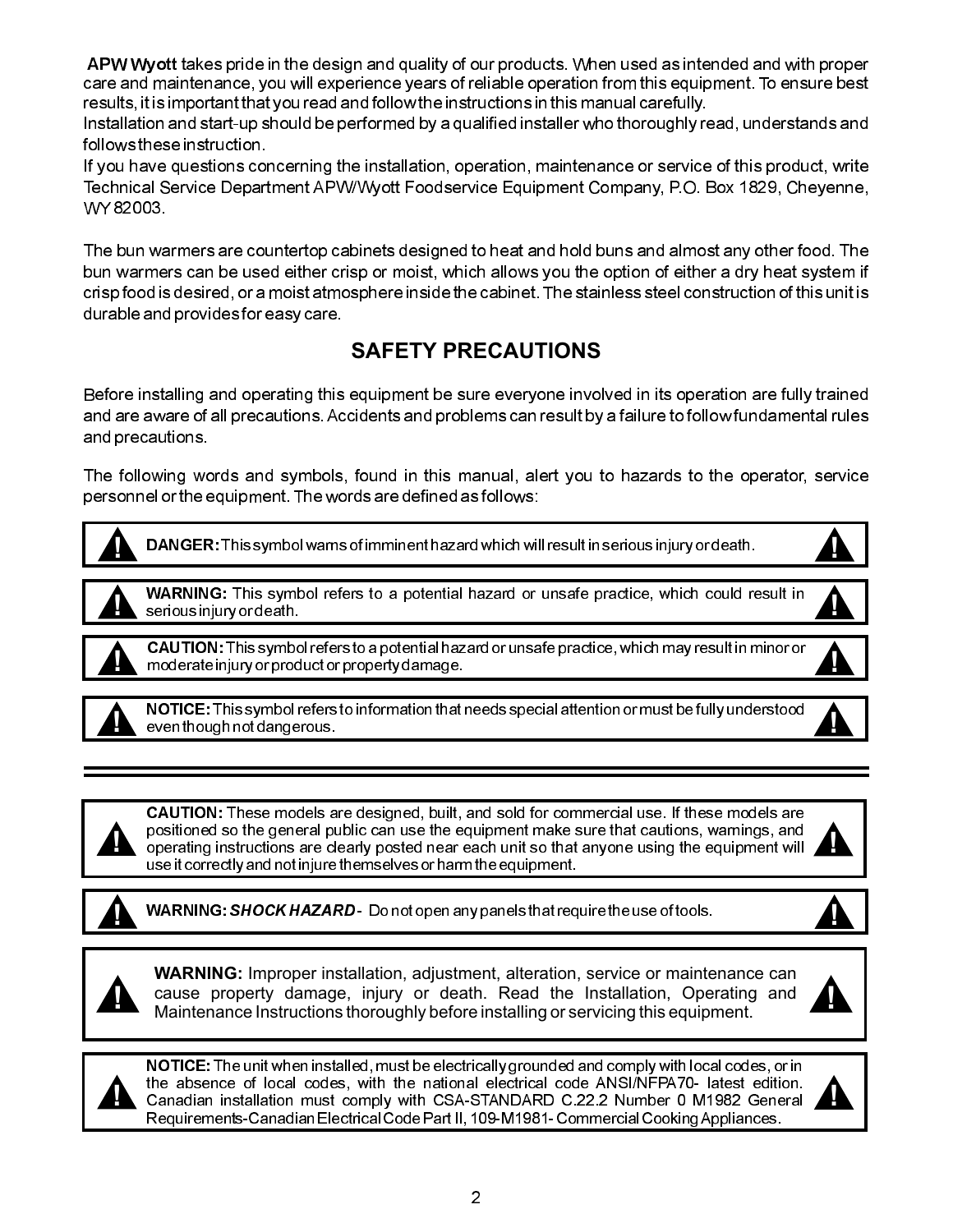**1.** Fire Protection Association, the states in its NPASO latest edition that local codes are Additionly Having Jurisdiction" when it comes to requirement for installation of equipment. Therefore, NOTICE: Local codes regarding installation vary greatly from one area to another. The National Fire Protection Association, Inc. states in its NFPA96 latest edition that local codes are "Authority installation should comply with all local codes.



**!** WARNING:Check the data plate on this unit before installation. Connect the unit only to the voltage **!** and frequency listed on the data plate. Connect only to 1 or 3 phase as listed on the data plate.



**! !** WARNING: Disconnect device from electrical power supply and place a Tag Out-Lockout on the power plug, indicatingthat you are working on the circuit.



WARNING: Install per the spacing requirements listed in the installation section of this manual. We strongly recommend having a competent professional install the equipment. A licensed electrician **1** should make the electrical connections and connect power to the unit. Local codes should always be used when connecting these units to electrical power. In the absence of local codes, use the be used when connecting these units to electrical power. In the absence of local codes, use the latest version of the National Electrical Code.



**! !** CAUTION: Maintenance & repair should be handled by a factory authorized agent. Before doing any maintenance or repair, contactAPWWyott.



#### LOCATION OF DATA PLATE

The data plate for the warming shelf is located on the back of the unit by the power cord.

#### IMMEDIATELY INSPECT FOR SHIPPING DAMAGE

All containers should be examined for damage before and during unloading. The freight carrier has assumed responsibility for its safe transit and delivery. If equipment is received damaged, either apparent or concealed, a claim must be made with the delivering carrier.

A) Apparent damage or loss must be noted on the freight bill at the time of delivery. It must then be signed by the carrier representative (Driver). If this is not done, the carrier may refuse the claim. The carrier can supply the necessary forms.

B) Concealed damage or loss if not apparent until after equipment is uncrated, a request for inspection must be made to the carrier within 15 days. The carrier should arrange an inspection. Be certain to hold all contents and packaging material.

Installation and start-up should be performed by a qualified installer who thoroughly read, understands and follows these instructions.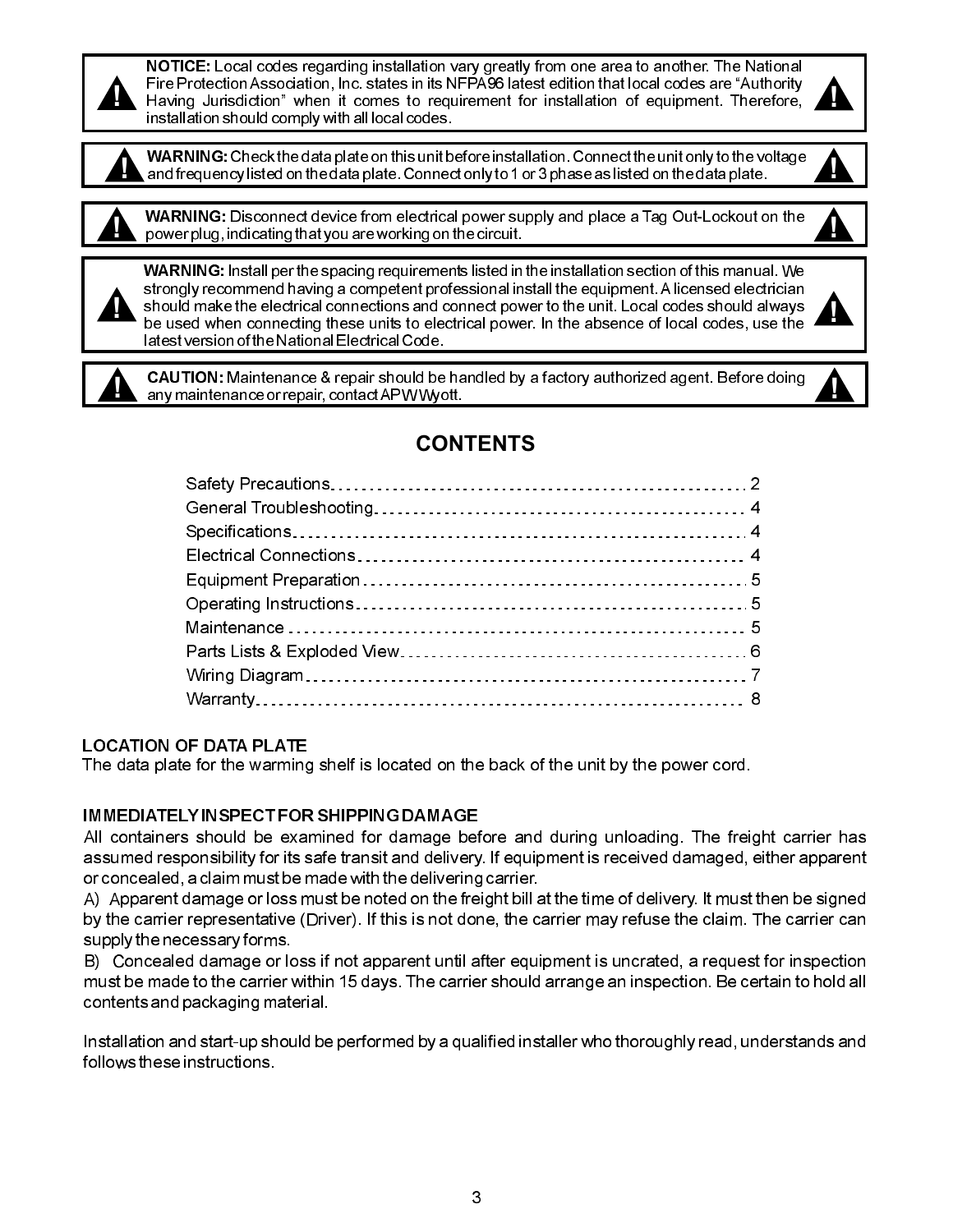### **GENERAL TROUBLESHOOTING**

If the units fails to operate check the following:

- 1. Is the unit connected to a live power source?<br>2. Check circuit breaker?
- 2. Check circuit breaker?<br>3. Spower switch on and
- 3. Is power switch on and pilot light glowing?<br>4. Check the data plate. Are you operating the
- 4. Check the data plate.Are you operating the unit on the proper voltage?

If the above checks out and you still have problems, call anAPW Wyott authorized service agency.

NOTICE: Service work should be preformed only by a qualified technician who is experienced in and knowledgeable with the operation of commercial gas, electric, steam cooking equipment. Contact the Authorized Service Agency for reliable service, dependable advise or other assistance and for genuine factory parts.

Warranty will be void and the manufacturer is relieved of all liability if:

- (A) Service work is performed by other than anAPW WyottAuthorized ServiceAgency or
- (B) Other than GenuineAPW Wyott replacement parts are installed.

A current listing of all authorizedAPW Wyott authorized parts/service distributors is included with this product manual at the time of shipment. In the absence of this list you call the APW Wyott 24 hour Service Hot Line which gives access to the nearestAuthorizedAPW Wyott parts/service distributor. Call 1(800)733-2203.

#### **SPECIFICATIONS**

#### **ELECTRICAL**

from this plug.

| BW-20<br>BW-20<br>BW-30        | 120 Volt.<br>220 Volt<br>120 Volt                           | 60 Hz<br>50/60 Hz<br>60 Hz.  | 1 Phase,<br>1 Phase,<br>1 Phase                             | 4.2 Amp<br>2.3 Amp<br>33 Amp |                                                             |     |
|--------------------------------|-------------------------------------------------------------|------------------------------|-------------------------------------------------------------|------------------------------|-------------------------------------------------------------|-----|
| BW-30<br>BW-30<br>BW-50        | 220 Volt<br>230 Volt<br><b>120 Volt</b>                     | 50/60 Hz<br>50 Hz.<br>60 Hz. | 1Phase,<br>1 Phase.<br>1 Phase                              | 18 Amp<br>18 Amp<br>50Amp    | 400 Watts                                                   | CE. |
| <b>BW-50</b><br><b>BW-50</b>   | 220 Volt<br>230 Volt                                        | 50/60 Hz<br>50 Hz.           | 1 Phase.<br>1 Phase,                                        | 2.8 Amp<br>2.7 Amps          | 600 Watts,                                                  | CE. |
| <b>DIMENSIONS</b>              |                                                             |                              |                                                             |                              |                                                             |     |
| BW-20<br>BW-30<br><b>BW-50</b> | 17-3/4" (450 9mm)<br>22-3/4" (577.9mm)<br>34-3/4" (882.7mm) | X<br>X<br>X                  | 22-1/8" (562.0mm)<br>22-1/8" (562.0mm)<br>22-1/8" (562 0mm) | X<br>X<br>X                  | 10-5/8" (269.9mm)<br>10-5/8" (269.9mm)<br>10-5/8" (269.9mm) |     |

### **ELECTRICAL CONNECTIONS**

Check the data plate to determine for which voltage this unit is wired and what voltage service is to use.

**!** WARNING:Check the data plate on this unit before installation. Connect the unit only to the voltage **!** and frequency listed on the data plate. Connect only to 1 or 3 phase as listed on the data plate. 120 Volt Plug 230 Volt Plug 230 Volt, 50Hz, CE Plug Ш O  $\bigcap$  $\bigcap$  $\cap$ WARNING: Improper grounding could result in electrical shock. This appliance is equipped with a three-prong (grounded plug) for your protection against shock hazard and should be plugged **1** three-prong (grounded plug) for your protection against shock hazard and should be plugged directly into a properly grounded three-prong receptacle. Do not cut or remove the grounding prong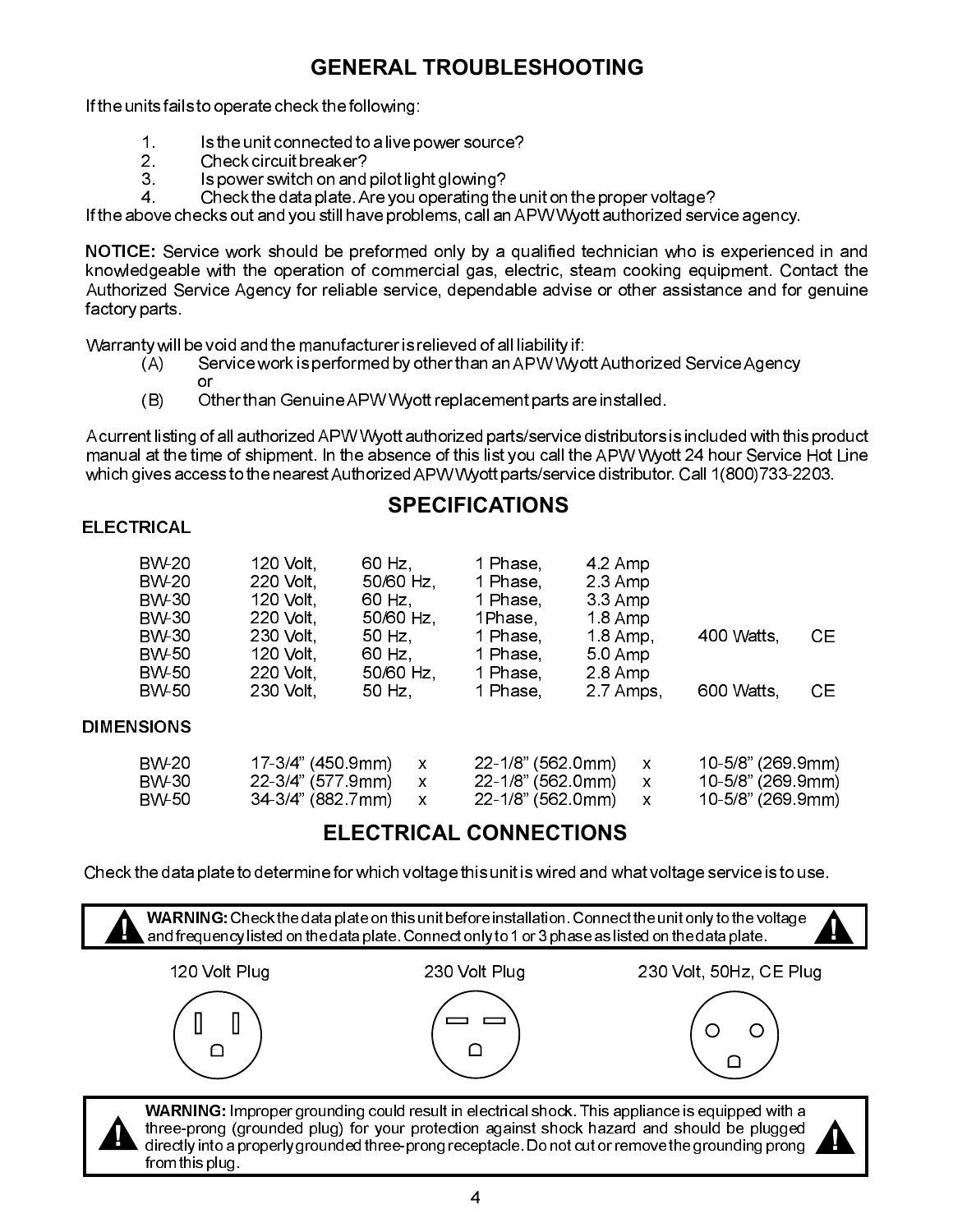### **EQUIPMENT PREPARATION**

Clean the unit before using. Wipe body and the inside of the unit with a hot, wet cloth to remove any shipping dust or protective oil.

# **OPERATING INSTRUCTIONS**

- 1. If moist heat is desired, raise the bun support and place a damp towel or 4-8 ounces (118 ml 236 ml) of water into the drawer pan.
- 2. Turn the thermostat to the desired setting: the "HEATING" lamp will then light.
- 3. When the desired temperature is reached, the "HEATING" lamp will go off, and the unit will maintain the selected temperature automatically.

<code>NOTE:The</code> bun warmer operates in a heat range of 60°F to 250°F (15.5°C  $\,$  to 121.1°C).

4. The unit is now ready to use.

**! !** WARNING: This unit is not intended to hold potentially hazardous foods such as un-cooked or unpreservedmeats and sausages.

### **MAINTENANCE**

**! !** WARNING: Never clean any electrical unit by immersing it in water. Turn off before cleaning surface.

Once a week or more often if necessary clean the unit thoroughly. Turn off the unit and allow it to warm.

 ${\sf STAINLESS}$   ${\sf STEEL}$ : To remove normal dirt or product residue from stainless steel, use ordinary soap and water (with or without detergent) applied with a sponge or cloth. Dry thoroughly with a clean cloth. Never use vinegar or corrosive cleaner. Do not use chorine based cleaners.

To remove grease and food splatter or condensed vapors that have baked on the equipment, apply cleaners to a damp cloth or sponge and rub cleanser on the metal in the direction of the polished lines on the metal. Rubbing cleanser as gently as possible in the direction of the polished lines will not mar the finish of the stainless steel. NEVER RUB WITH A CIRCULAR MOTION. Soil and burnt deposits which do not respond to the above procedure can usually be removed by rubbing the surface with SCOTCH-BRITE scouring pads or STAINLESS scouring pads.

**! !** CAUTION:Do not use ordinary steel wool as any particles left on the surface will rust.



NEVER USE a wire brush, steel or abrasive scouring pads (except stainless), scraper, file or other steel tools. Surfaces which are marred collect dirt more rapidly and become more difficult to clean. Marring also increases the possibility ofcorrosive attack.

NEVER use any corrosive cleaner. Use only cleaners approved for stainless steel.

 $NEVER$  use cleaning solvents with a hydrocarbon base.



**WARNING: SHOCK HAZARD -** De-energize all power to equipment before cleaning the equipment.

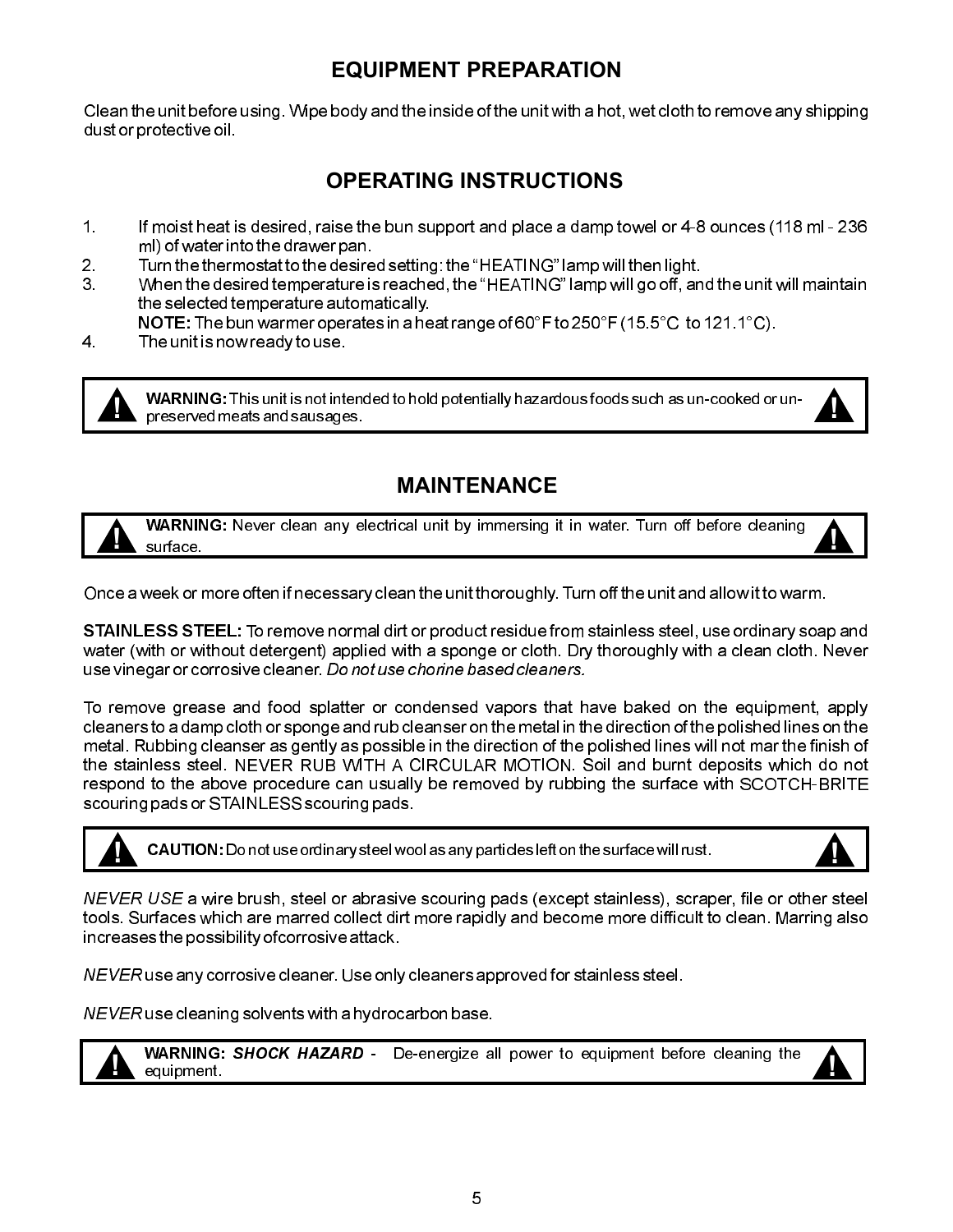### **PARTS LIST & EXPLODED VIEW**

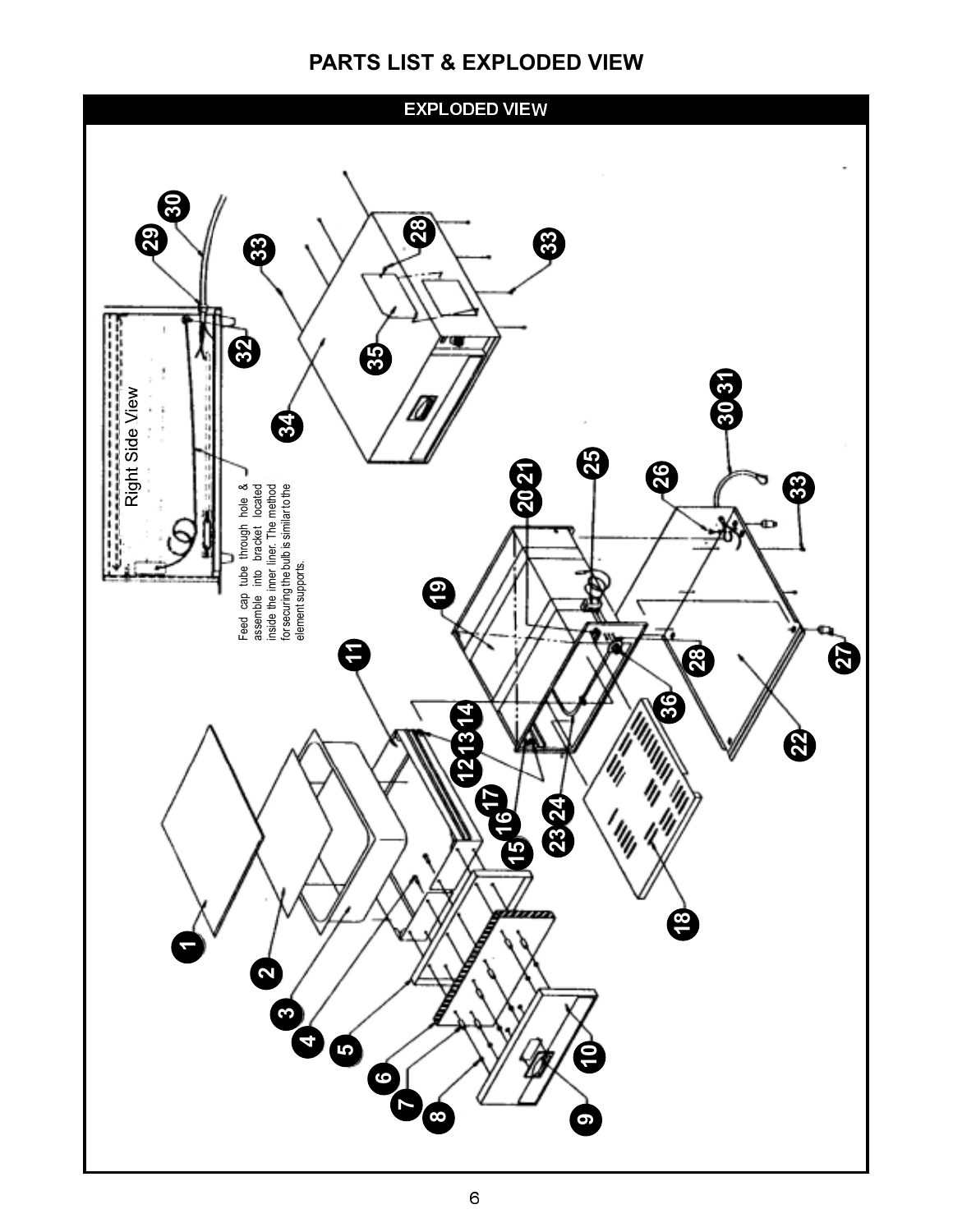| <b>ITEM</b>                                                                                                                                                                                | <b>DESCRIPTION</b>                                                                                                                                                                                                                                                                                                                                                                                                                                                                                                                                                                                                                                             | <b>BW-20</b>                                                                                                                                                                                                                                                                                                                                                                             | <b>BW-30</b>                                                                                                                                                                                                                                                                                                              | <b>BW-50</b>                                                                                                                                                                                                                                                                                                              |
|--------------------------------------------------------------------------------------------------------------------------------------------------------------------------------------------|----------------------------------------------------------------------------------------------------------------------------------------------------------------------------------------------------------------------------------------------------------------------------------------------------------------------------------------------------------------------------------------------------------------------------------------------------------------------------------------------------------------------------------------------------------------------------------------------------------------------------------------------------------------|------------------------------------------------------------------------------------------------------------------------------------------------------------------------------------------------------------------------------------------------------------------------------------------------------------------------------------------------------------------------------------------|---------------------------------------------------------------------------------------------------------------------------------------------------------------------------------------------------------------------------------------------------------------------------------------------------------------------------|---------------------------------------------------------------------------------------------------------------------------------------------------------------------------------------------------------------------------------------------------------------------------------------------------------------------------|
| 1<br>$\overline{c}$<br>3<br>4<br>5<br>6<br>7<br>8<br>9<br>10<br>11<br>12<br>13<br>14<br>15<br>16<br>17<br>18<br>19<br>20<br>21<br>22<br>23<br>24<br>25<br>26<br>27<br>28<br>29<br>30<br>31 | Pan Cover<br><b>Bun Support</b><br>Pan<br>Screw, Tubular<br>Inner Drawer<br>Drawer Insulation<br>Drawer Spacer<br>Flat Washer<br>Drawer Pull, S/S<br><b>Drawer Front</b><br><b>Drawer Frame Weldment</b><br>Slide Bearing, S/S<br>Lock Washer<br>Nut, Hex, 1/4-20<br>Stop<br>Nut, Lock, #8-32<br>Screw, #8-32 x 3/8<br>Cover, Heater<br>Kit, Insulation<br>Light, Indicator 120V<br>Light, Indicator 250V<br><b>Base</b><br>Element, Heating 120V<br>Element, Heating 220/230V<br>Thermostat<br>Screw, #10-32 x 5/16<br>Foot, Adjustable<br>Screw, #6-32 x 1/4<br><b>Strain Relief</b><br>Cordset, SJTO, 18 Ga.<br>Cordset, CE Version<br>Plug Nema 6-15, 250V | 217427-20<br>6134-01<br>24195-00<br>83002-00<br>217422-20<br>217432-20<br>217423-00<br>85072-00<br>87049-00<br>217421-20<br>217433-20<br>86415-00<br>85081-00<br>84317-00<br>86635-04<br>84088-00<br>81349-00<br>217424-20<br>217430-19<br>15151-00<br>15153-00<br>217426-20<br>14316-20<br>14317-20<br>13011-00<br>81683-00<br>86621-00<br>81030-00<br>89674-00<br>15325-01<br>16153-00 | 217427-30<br>217435-30<br>24214-00<br>Same<br>217422-30<br>217432-30<br>Same<br>Same<br>Same<br>217421-30<br>217433-30<br>Same<br>Same<br>Same<br>Same<br>Same<br>Same<br>217424-30<br>217430-29<br>Same<br>Same<br>217426-30<br>14316-30<br>14317-30<br>Same<br>Same<br>Same<br>Same<br>Same<br>Same<br>15066-00<br>Same | 217427-50<br>217435-50<br>24213-00<br>Same<br>217422-50<br>217432-50<br>Same<br>Same<br>Same<br>217421-50<br>217433-50<br>Same<br>Same<br>Same<br>Same<br>Same<br>Same<br>217424-50<br>217430-49<br>Same<br>Same<br>217426-50<br>14316-50<br>14317-50<br>Same<br>Same<br>Same<br>Same<br>Same<br>Same<br>15066-00<br>Same |
| 32<br>33<br>34<br>35<br>36                                                                                                                                                                 | Grommet, 5/8 OD<br>Screw, Tapping #8-32 x 3/8<br><b>Skin Outer</b><br>Inspection Plate<br><b>Thermostat Knob</b>                                                                                                                                                                                                                                                                                                                                                                                                                                                                                                                                               | 21263-00<br>81413-00<br>217415-20<br>2807-00<br>87031-00                                                                                                                                                                                                                                                                                                                                 | Same<br>Same<br>217415-30<br>Same<br>Same                                                                                                                                                                                                                                                                                 | Same<br>Same<br>217415-50<br>Same<br>Same                                                                                                                                                                                                                                                                                 |
|                                                                                                                                                                                            |                                                                                                                                                                                                                                                                                                                                                                                                                                                                                                                                                                                                                                                                |                                                                                                                                                                                                                                                                                                                                                                                          |                                                                                                                                                                                                                                                                                                                           |                                                                                                                                                                                                                                                                                                                           |

# **WIRING DIAGRAM**